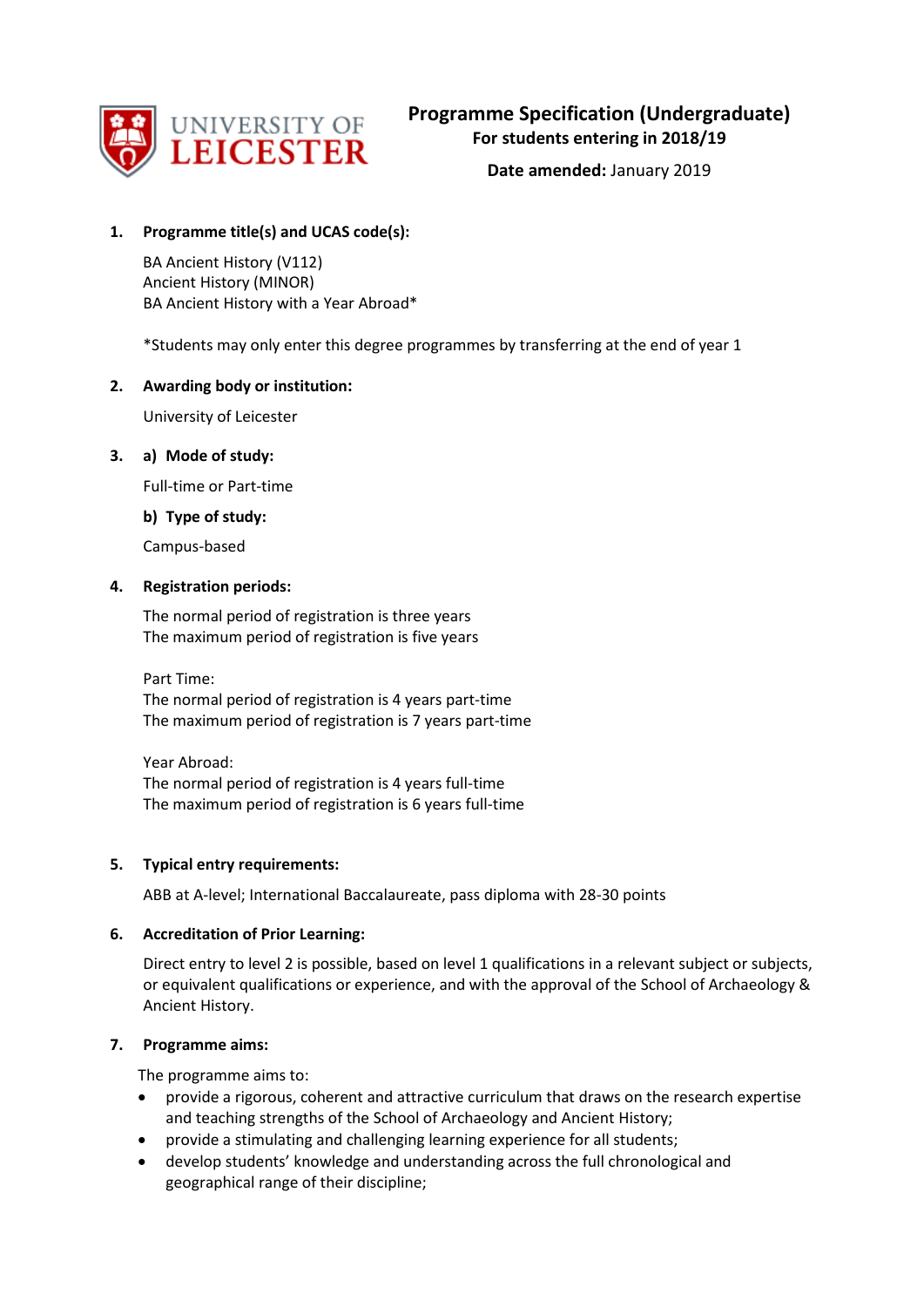- develop students' abilities to apply historical and archaeological theories, techniques, and concepts to analyse and explain specific periods and themes in Ancient History;
- enable students to demonstrate a variety of approaches to understanding the past as used by historians of the ancient world (principally Greece and Rome, but not excluding other ancient cultures of the Mediterranean and western Asia);
- enable students to develop and demonstrate a range of skills necessary for the study of Ancient History;
- enable students to develop and demonstrate a range of transferable skills necessary for successful career development and a lifetime of effective independent learning.

In addition, the Year Abroad aims to:

- expand and broaden the curriculum through engagement with alternative academic traditions
- further deepen students' understanding of the specific periods and themes in Ancient History through study in a different academic context
- develop and enhance students' independence, confidence and global outlook
- reinforce the importance of internationalisation

The minor pathway aims to

- provide an intellectually challenging and stimulating curriculum which draws on the full expertise of all members of the School of Archaeology and Ancient History;
- develop students' knowledge and understanding of the key chronological and geographical ranges of ancient history (principally of ancient Greece and Rome but not excluding other ancient cultures of the Mediterranean and western Asia);
- enable students to demonstrate a variety of approaches to understanding the past as used by historians of the ancient world (principally ancient Greece and Rome but not excluding other ancient cultures of the Mediterranean and western Asia); and,
- Enable students to develop and demonstrate a range of transferable skills necessary for successful career development and a lifetime of effective independent learning.

# **8. Reference points used to inform the programme specification:**

- [QAA Benchmarking Statement for Classics and Ancient History \(2014\)](http://www.qaa.ac.uk/en/Publications/Documents/SBS-classics-14.pdf)
- The Framework for Higher Education Qualifications in England, Wales and Northern Ireland (FHEQ)
- [University of Leicester Learning Strategy](http://www2.le.ac.uk/offices/sas2/quality/learnteach)
- University of Leicester Employability Strategy
- University of Leicester Periodic Developmental Review Reports (March 2014)
- Annual Developmental Reviews
- National Student Survey
- First Destinations Data
- Graduate Survey
- External Examiners' reports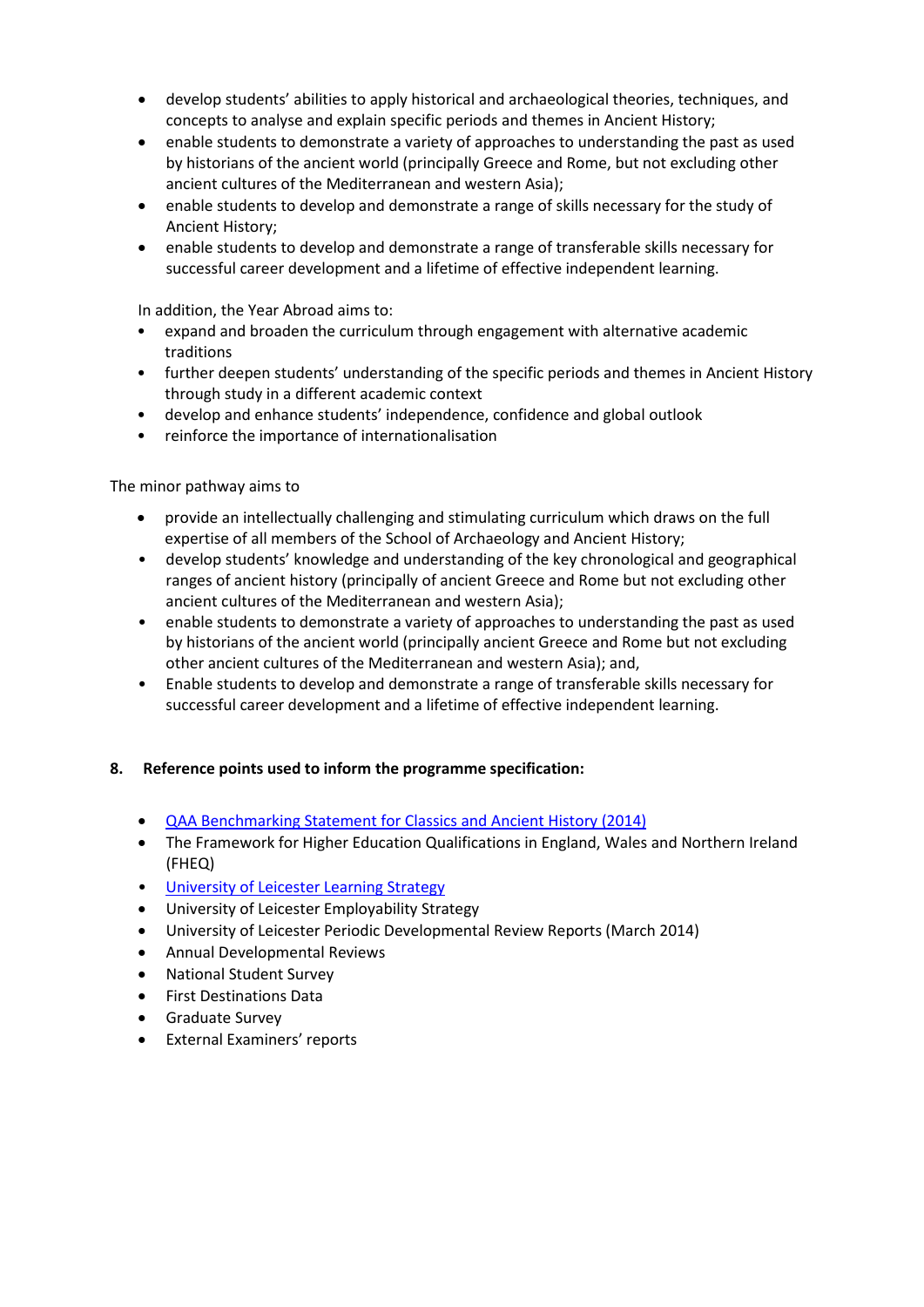# **9. Programme Outcomes:**

| <b>Intended Learning Outcomes</b>                                                                                                                   | <b>Teaching and Learning Methods</b>                                                                                                                       | <b>How Demonstrated?</b>                                                                                                                                                                                                                                                                                                                                                                                           |  |  |
|-----------------------------------------------------------------------------------------------------------------------------------------------------|------------------------------------------------------------------------------------------------------------------------------------------------------------|--------------------------------------------------------------------------------------------------------------------------------------------------------------------------------------------------------------------------------------------------------------------------------------------------------------------------------------------------------------------------------------------------------------------|--|--|
| (a) Discipline specific knowledge and competencies                                                                                                  |                                                                                                                                                            |                                                                                                                                                                                                                                                                                                                                                                                                                    |  |  |
|                                                                                                                                                     | (i) Mastery of an appropriate body of knowledge                                                                                                            |                                                                                                                                                                                                                                                                                                                                                                                                                    |  |  |
| Demonstrate mastery of an<br>appropriate body of<br>knowledge concerning the<br>ancient world                                                       | Lectures, tutorials, seminars,<br>directed reading, museum visits,<br>independent research, resource-<br>based learning                                    | Formative assessment: seminar<br>presentations, contributions to<br>discussions in tutorials and<br>seminars (feedback to be given<br>informally during individual<br>meetings held during tutorial<br>office hours)<br>Summative assessment:<br>coursework essays; source<br>analyses/portfolio; presentations;<br>examinations (including short<br>answer, multiple-choice and<br>essay questions); dissertation |  |  |
|                                                                                                                                                     | (ii) Understanding and application of key concepts and techniques                                                                                          |                                                                                                                                                                                                                                                                                                                                                                                                                    |  |  |
| a) Demonstrate understanding<br>of the complexity of<br>reconstructing the past, and<br>the problematic and varied<br>nature of historical evidence | $a)$ and $b)$ :<br>Lectures, tutorials, seminars,<br>directed reading, independent<br>research, source-based classes<br>(in particular in the core modules | $a)$ and $b)$ :<br>Formative assessment: seminar<br>presentations, contributions to<br>discussions in tutorials and<br>seminars (feedback to be given<br>informally during individual<br>meetings held during tutorial                                                                                                                                                                                             |  |  |
| b) Demonstrate a variety of<br>approaches to understanding,<br>constructing and interpreting<br>the past                                            | AH1008, AH1009, AH2012 and<br>AH2045)                                                                                                                      | office hours)<br>Summative assessment:<br>coursework essays; source<br>analyses/portfolio; presentations;<br>dissertation                                                                                                                                                                                                                                                                                          |  |  |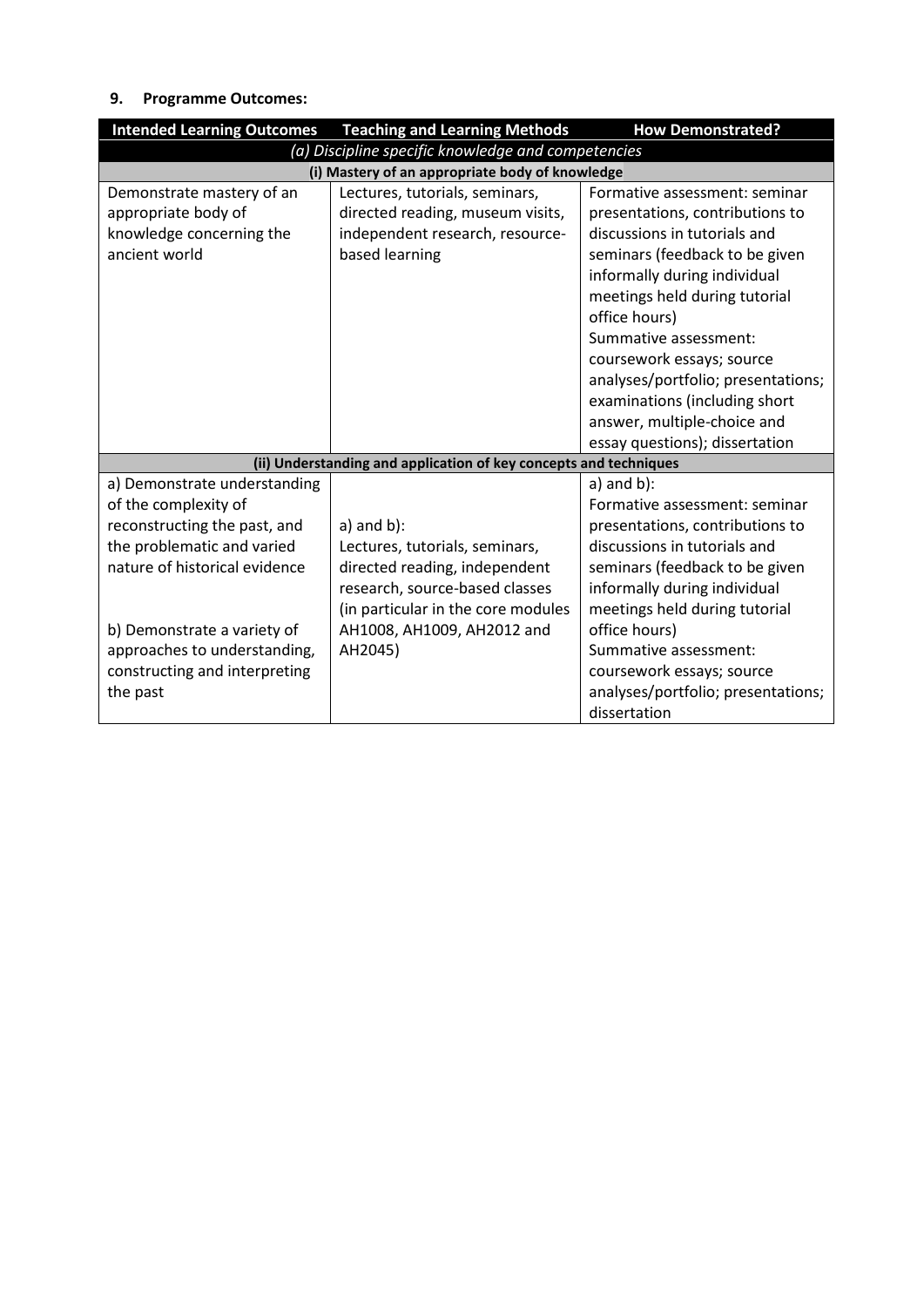| <b>Intended Learning Outcomes</b>                                                                                 | <b>Teaching and Learning Methods</b>                                                                                                                                                                                               | <b>How Demonstrated?</b>                                                                                                                                                                                                                                                                                                                                      |
|-------------------------------------------------------------------------------------------------------------------|------------------------------------------------------------------------------------------------------------------------------------------------------------------------------------------------------------------------------------|---------------------------------------------------------------------------------------------------------------------------------------------------------------------------------------------------------------------------------------------------------------------------------------------------------------------------------------------------------------|
|                                                                                                                   | (iii) Critical analysis of key issues                                                                                                                                                                                              |                                                                                                                                                                                                                                                                                                                                                               |
| a) Compare and analyse the<br>histories of different societies<br>and cultures from the ancient<br>world          | a) Lectures, seminars, directed<br>reading, independent research<br>(particularly in the core module<br>AH1012; and also in optional<br>thematic modules in Y3, of which<br>students must take at least one)                       | a) Formative assessment: seminar<br>presentations, contributions to<br>discussions in tutorials and<br>seminars (feedback to be given<br>informally during individual<br>meetings held during tutorial<br>office hours)<br>Summative assessment:<br>coursework essays                                                                                         |
| b) Analyse historical processes<br>through the assessment of<br>continuity and change over<br>extended time spans | b) Lectures, seminars, directed<br>reading, independent research<br>(particularly in the core modules<br>AR1004, AR1005, AH1010 and<br>AH1011; and also in thematic<br>modules in Y3, of which students<br>must take at least one) | b) Formative assessment:<br>seminar presentations,<br>contributions to discussions in<br>tutorials and seminars (feedback<br>to be given informally during<br>individual meetings held during<br>tutorial office hours)<br>Summative assessment:<br>coursework essays and<br>examinations (including short<br>answer, multiple choice and<br>essay questions) |
| c) Reflect critically on the<br>nature of ancient history as a<br>discipline                                      | c) Lectures, seminars, directed<br>reading, independent research<br>(particularly in the core module<br>AH2012)                                                                                                                    | c) Formative assessment: seminar<br>presentations, contributions to<br>discussions in tutorials and<br>seminars (feedback to be given<br>informally during individual<br>meetings held during tutorial<br>office hours)<br>Summative assessment:<br>coursework essays and<br>examinations (including short<br>answer, multiple choice and<br>essay questions) |
|                                                                                                                   | (iv) Clear and concise presentation of material                                                                                                                                                                                    |                                                                                                                                                                                                                                                                                                                                                               |
| Present critical arguments in a<br>variety of written and oral<br>formats                                         | Lectures, seminars (in particular<br>during dedicated skills sessions<br>embedded within the core<br>modules AH2045, AH3056 and<br>AH3057)                                                                                         | Formative assessment: seminar<br>presentations (feedback to be<br>given informally during individual<br>meetings held during tutorial<br>office hours)<br>Summative assessment:<br>coursework essays; source<br>analyses/portfolio; presentations;<br>examinations (including short<br>answer, multiple-choice and<br>essay questions); dissertation          |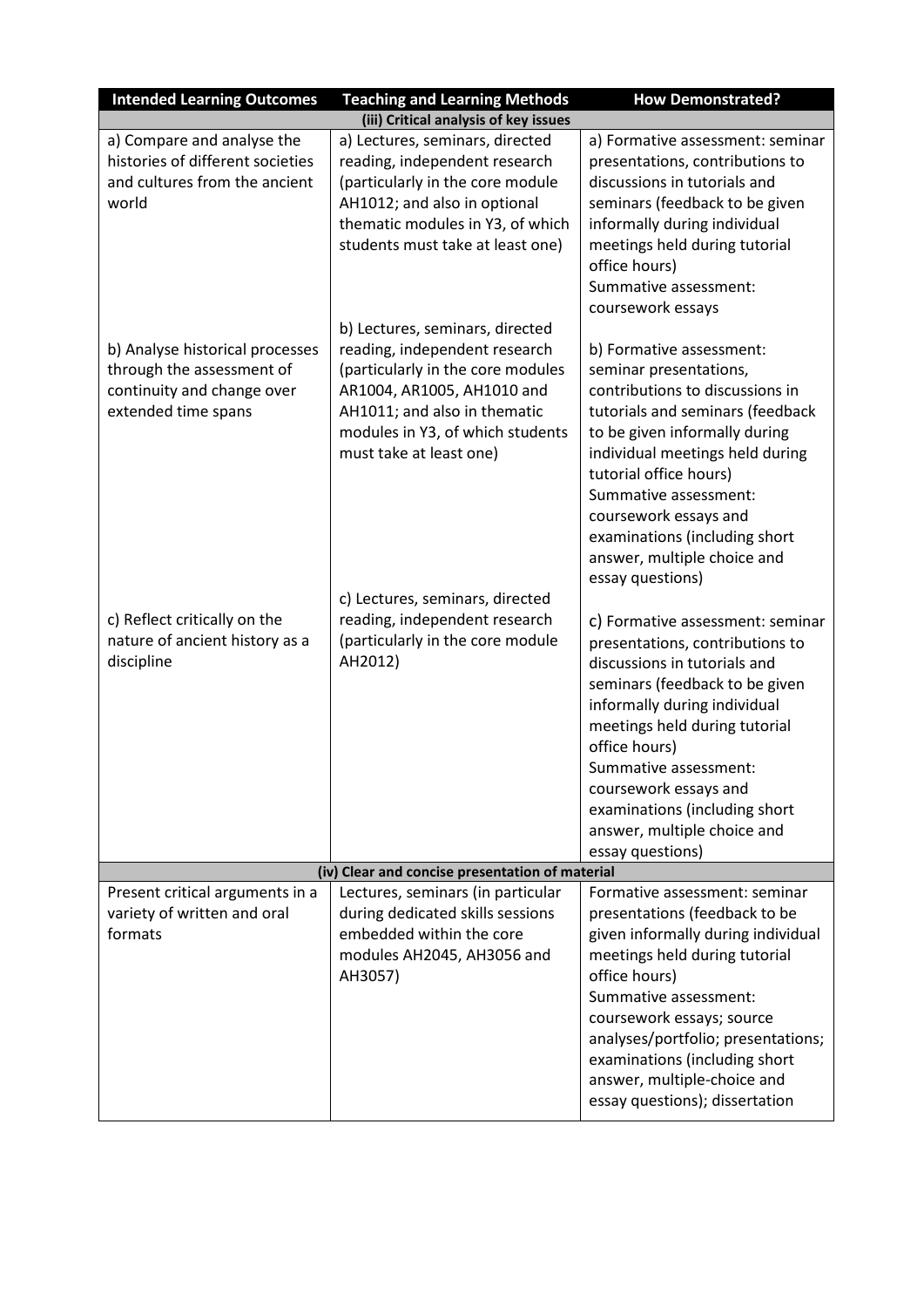| <b>Intended Learning Outcomes</b>                                                                                                                                                                                                       | <b>Teaching and Learning Methods</b>                                                                                                                                                                                                                                                                                  | <b>How Demonstrated?</b>                                                                                                                                                                                                                                                                                                                                                                                                                                                                                         |  |
|-----------------------------------------------------------------------------------------------------------------------------------------------------------------------------------------------------------------------------------------|-----------------------------------------------------------------------------------------------------------------------------------------------------------------------------------------------------------------------------------------------------------------------------------------------------------------------|------------------------------------------------------------------------------------------------------------------------------------------------------------------------------------------------------------------------------------------------------------------------------------------------------------------------------------------------------------------------------------------------------------------------------------------------------------------------------------------------------------------|--|
|                                                                                                                                                                                                                                         | (v) Critical appraisal of evidence with appropriate insight                                                                                                                                                                                                                                                           |                                                                                                                                                                                                                                                                                                                                                                                                                                                                                                                  |  |
| a) Develop and sustain<br>arguments, formulating<br>appropriate questions and<br>utilising evidence                                                                                                                                     | a) Lectures, seminars, tutorials,<br>directed reading, independent<br>research (in particular in the core<br>modules AH2045, AH3056 and<br>AH3057)                                                                                                                                                                    | a) Formative assessment: seminar<br>presentations (feedback to be<br>given informally during individual<br>meetings held during tutorial<br>office hours)<br>Summative assessment:<br>coursework essays, dissertation                                                                                                                                                                                                                                                                                            |  |
| b) Read, analyse, and reflect<br>critically and contextually on<br>texts and other source<br>materials for the study of<br>ancient history                                                                                              | b) Lectures, seminars, tutorials,<br>source-based classes, directed<br>reading, independent research<br>(in particular on the core<br>modules AH1008, AH1009, and<br>AH2045)                                                                                                                                          | b) Formative assessment:<br>discussion in class (feedback to<br>be given informally during<br>individual meetings held during<br>tutorial office hours)<br>Summative assessment: source<br>analyses/portfolios                                                                                                                                                                                                                                                                                                   |  |
|                                                                                                                                                                                                                                         | (vi) Other discipline specific competencies                                                                                                                                                                                                                                                                           |                                                                                                                                                                                                                                                                                                                                                                                                                                                                                                                  |  |
| Design, research and present a<br>sustained and independently<br>conceived piece of critical<br>writing<br>a) Demonstrate clarity, fluency<br>and coherence in oral<br>expression<br>b) Participate effectively in<br>group discussions | Seminars, tutorials (in particular<br>during dedicated skills sessions<br>embedded into the core modules<br>AH2045, AH3056 and AH3057)<br>(b) Transferable skills<br>(i) Oral communication<br>$a)$ and $b)$<br>Seminars, tutorials, source-based<br>classes (in particular in the core<br>modules AH1013 and AH2045) | Formative assessment: discussion<br>in class and tutorials (feedback to<br>be given informally during<br>individual meetings held during<br>tutorial office hours)<br>Summative assessment: source<br>portfolio; dissertation<br>$a)$ and $b)$<br>Formative assessment: seminar<br>presentations, contributions to<br>discussions in tutorials and<br>seminars (feedback to be given<br>informally during individual<br>meetings held during tutorial<br>office hours)<br>Summative assessment:<br>presentations |  |
| (ii) Written communication                                                                                                                                                                                                              |                                                                                                                                                                                                                                                                                                                       |                                                                                                                                                                                                                                                                                                                                                                                                                                                                                                                  |  |
| a) Develop and sustain<br>arguments in a variety of<br>literary forms<br>b) Demonstrate clarity, fluency<br>and coherence in written<br>expression                                                                                      | $a)$ and $b)$<br>Lectures, seminars, directed<br>reading, independent research<br>(in particular during dedicated<br>sessions embedded in the core<br>modules AH2012, AH3056 and<br>AH3057)                                                                                                                           | a) and b)<br>Summative assessment:<br>coursework essays; source<br>analyses/portfolio; examinations<br>(including short answer, multiple-<br>choice and essay questions);<br>dissertation                                                                                                                                                                                                                                                                                                                        |  |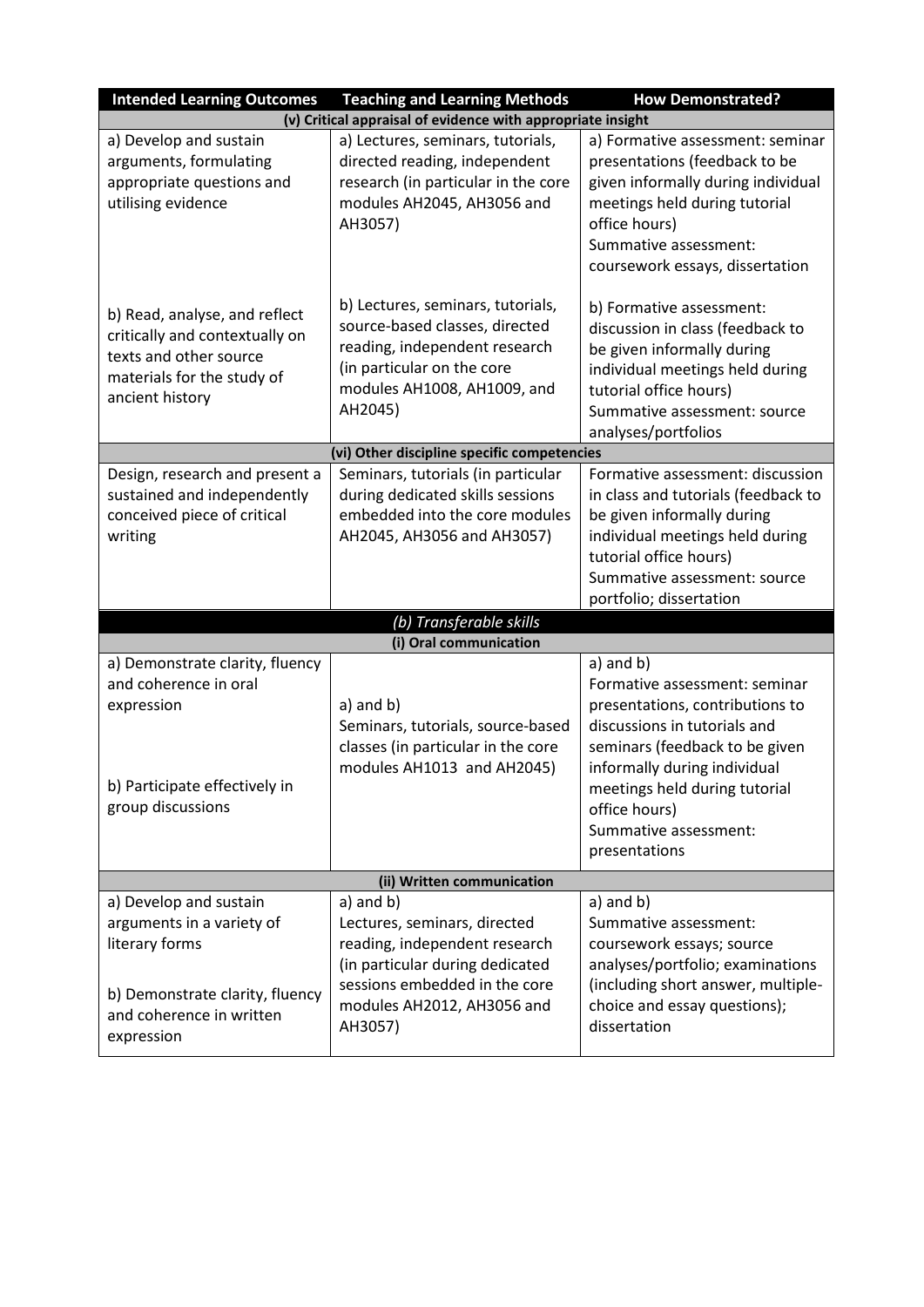| <b>Intended Learning Outcomes</b>                 | <b>Teaching and Learning Methods</b> | <b>How Demonstrated?</b>           |
|---------------------------------------------------|--------------------------------------|------------------------------------|
|                                                   | (iii) Information technology         |                                    |
| Use IT effectively to support                     | Lectures, seminars (in particular    | Formative assessment: seminar      |
| historical studies, including for                 | during dedicated sessions            | presentations (feedback to be      |
| bibliographic and archive                         | embedded in the core modules         | given informally during individual |
| searches, data analysis and in                    | AH2045, AH3056 and AH3057)           | meetings held during tutorial      |
| the written and visual                            |                                      | office hours)                      |
| presentation of evidence                          |                                      | Summative assessment:              |
|                                                   |                                      | coursework essays; source          |
|                                                   |                                      | analyses/portfolio; presentations; |
|                                                   |                                      | dissertation                       |
|                                                   | (iv) Numeracy                        |                                    |
| Analyse data using basic                          | Lectures, seminars (in particular    | Summative assessment:              |
| statistical and graphical                         | in the core module AH2012, and       | coursework essays; dissertation    |
| techniques                                        | in dedicated skills sessions         |                                    |
|                                                   | embedded in the core modules         |                                    |
|                                                   | AH3056 and AH3057)                   |                                    |
|                                                   | (v) Team working                     |                                    |
| Be able to work                                   | Seminars, source-based classes       | Formative assessment: group        |
| collaboratively, recognising                      | (in particular in the core modules   | work in seminars; contributions    |
| the value of working closely                      | AH1008, AH1009, AH1013 and           | to discussions in tutorials and    |
| with others                                       | AH2045)                              | seminars (feedback to be given     |
|                                                   |                                      | informally during individual       |
|                                                   |                                      | meetings held during tutorial      |
|                                                   |                                      | office hours)                      |
|                                                   |                                      | Summative assessment: group        |
|                                                   |                                      | presentation                       |
|                                                   | (vi) Problem solving                 |                                    |
| Address problems by selecting                     | Seminars, directed reading,          | Formative assessment: problem-     |
| and deploying a range of<br>relevant evidence and | independent research (in             | solving exercises in seminars      |
| information                                       | particular in the core modules       | (feedback to be given informally   |
|                                                   | AH1013, AH3056 and AH3057)           | during individual meetings held    |
|                                                   |                                      | during tutorial office hours)      |
|                                                   |                                      | Summative assessment:              |
|                                                   | (vii) Information handling           | coursework essays; dissertation    |
| Select, gather, organise, and                     | Lectures, seminars, directed         | Formative assessment: seminar      |
| deploy relevant evidence and                      | reading, independent research        | presentations (feedback to be      |
| information                                       | (in particular in the core modules   | given informally during individual |
|                                                   | AH2045, AH3056 and AH3057)           | meetings held during tutorial      |
|                                                   |                                      | office hours)                      |
|                                                   |                                      | Summative assessment:              |
|                                                   |                                      | coursework essays; source          |
|                                                   |                                      | analyses/portfolio; presentations; |
|                                                   |                                      | dissertation                       |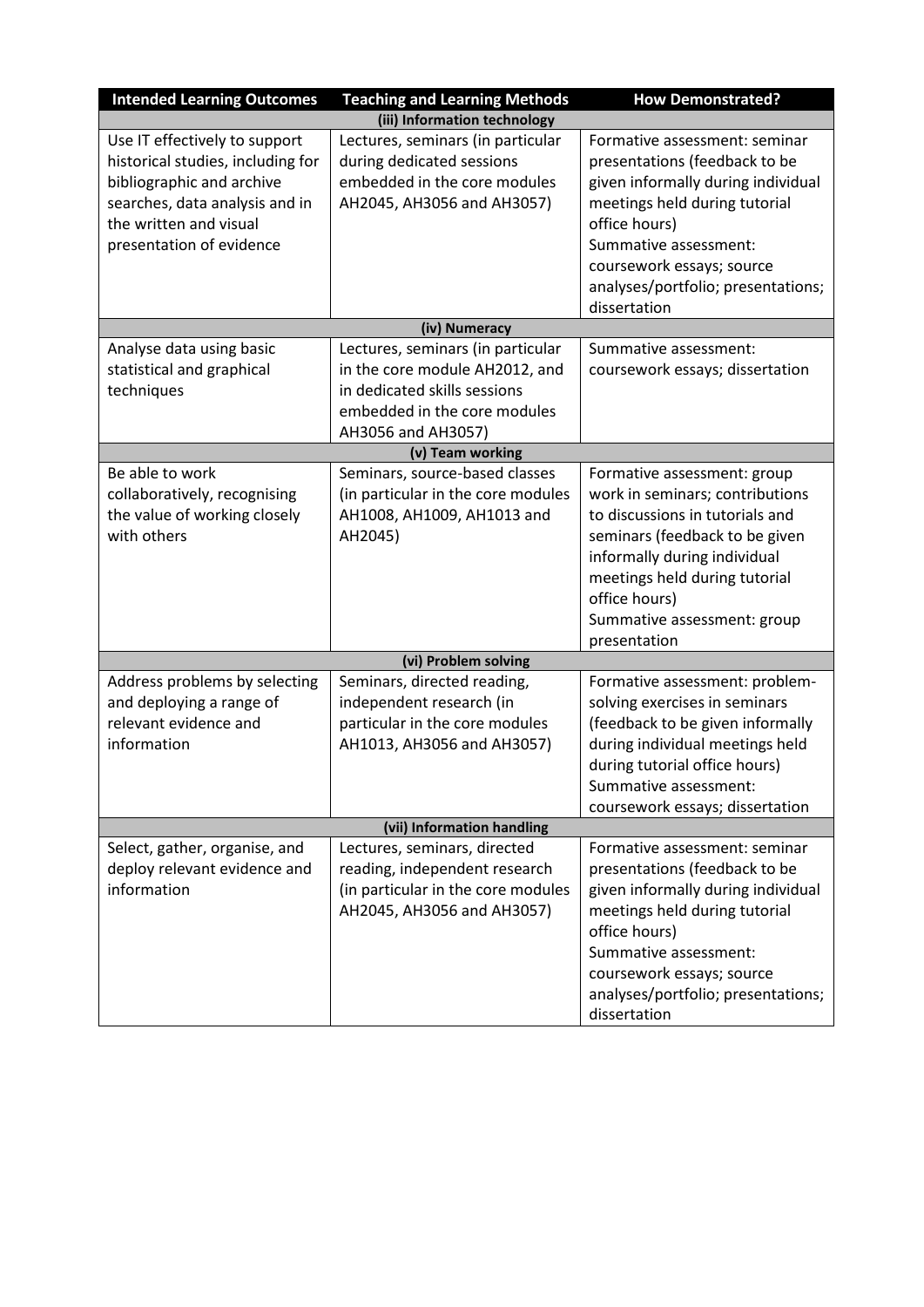| <b>Intended Learning Outcomes</b>                                                                                   | <b>Teaching and Learning Methods</b>                                                                      | <b>How Demonstrated?</b>                                                                                                                                                                                                                                                |  |  |  |  |
|---------------------------------------------------------------------------------------------------------------------|-----------------------------------------------------------------------------------------------------------|-------------------------------------------------------------------------------------------------------------------------------------------------------------------------------------------------------------------------------------------------------------------------|--|--|--|--|
|                                                                                                                     | (viii) Skills for lifelong learning                                                                       |                                                                                                                                                                                                                                                                         |  |  |  |  |
| a) Demonstrate intellectual<br>independence through the<br>setting of research tasks and<br>the solving of problems | $a)$ and $b)$<br>Tutorials, seminars (in particular<br>for the core modules AH20XX,<br>AH3056 and AH3057) | a) Formative assessment:<br>discussion during tutorials<br>(feedback to be given either<br>immediately, or informally during<br>individual meetings held during<br>tutorial office hours as<br>appropriate).<br>Summative assessment: source<br>portfolio; dissertation |  |  |  |  |
| b) Reflect upon own learning<br>and achievements and plan for<br>personal, educational and<br>career development    |                                                                                                           | b) Formative assessment:<br>discussion during tutorial<br>sessions; curriculum vitae                                                                                                                                                                                    |  |  |  |  |

# **10. Progression points:**

This programme will follow the standard progression rules, as set out by Senate Regulation 5: regulations governing undergraduate programmes of study:

# <http://www2.le.ac.uk/offices/sas2/regulations/documents/senatereg5-undergraduates>

In cases where a student has failed to meet a requirement to progress he or she will be required to withdraw from the course. Students may transfer into the second year of the programme from Ancient History joint honours programmes (Ancient History and Archaeology, or Ancient History and History). Similarly, students may transfer into the second year from a related discipline subject to the same requirements.

# **11. Scheme of Assessment**

The programme complies with the standard scheme of award and classification set out in Senate [Regulation 5.](http://www2.le.ac.uk/offices/sas2/regulations/documents/senatereg5-undergraduates)

# **12. Special features:**

- This programme features a practical element attached to a first year core module, consisting of two museum visits.
- It also offers students the opportunity to take up a work placement in a school through an optional module in the third year.
- The MINOR is designed to introduce students to the core concepts of ancient history as a discipline (particularly of ancient Greece and Rome) and some of the global debates in the discipline.
- Students have the option of a Year Abroad. The School participates in two exchange schemes: the first is based on a network of European universities (Erasmus scheme), the second involves links with Canadian and Australian Universities (Study Abroad Scheme).

# **13. Indications of programme quality**

Our research is regularly classed as 'world-leading' or 'internationally excellent', placing us in the top half-dozen Ancient History and Archaeology departments in the UK. We deliver undergraduate and master's teaching to the highest standards with National Student Survey feedback indicating outstanding student satisfaction.

Graduates of the existing joint honours degree programmes in Ancient History take postgraduate taught courses and pursue research degrees at Leicester and many other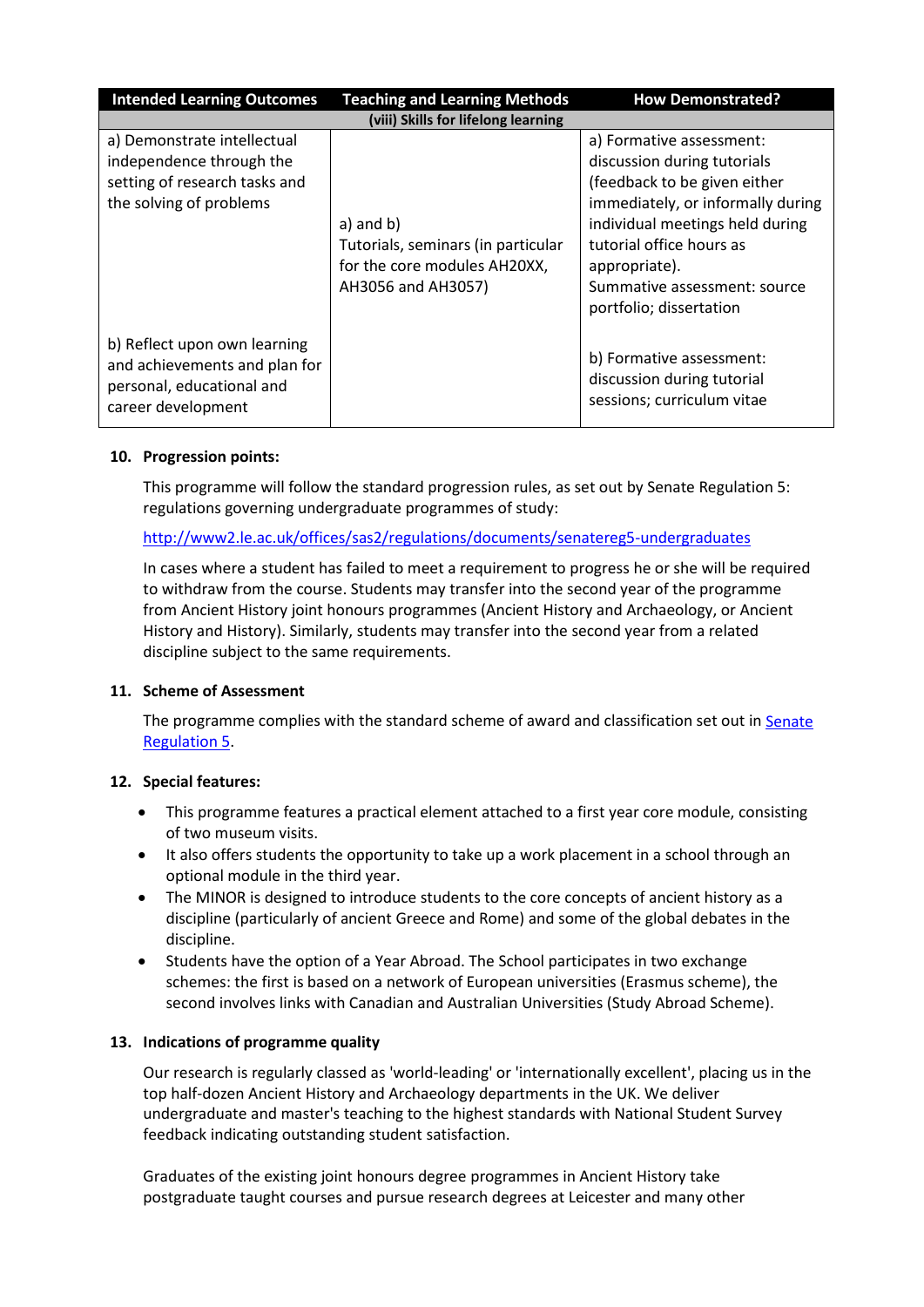universities; and many enter graduate employment soon after graduation. Feedback from existing and past students on existing joint honours programmes in Ancient History is extremely positive, as are external examiners' reports.

Programme quality will be maintained by regular reflection on and review of programme aims and delivery. This will be done though the standard Annual Development Review and Periodic Development Review procedures as laid down by the University. Modules are also reviewed annually within the School of Archaeology and Ancient History, using student feedback from official feedback forms as well as from the Joint Student-Staff Committee.

# **14. External Examiner(s) reports**

To be included following receipt of the first report.

Details of recent examiners' reports for the existing joint honours programmes in Ancient History can be found here: https://exampapers.le.ac.uk/

# **Appendix 1: Programme structure (programme regulations)**

# **BA ANCIENT HISTORY**

# **FIRST YEAR MODULES**

|                            | <b>SEMESTER 1</b>                               |                          |                |
|----------------------------|-------------------------------------------------|--------------------------|----------------|
| <b>Core Modules</b>        |                                                 |                          | <b>Credits</b> |
| AH1009                     | Approaching Ancient Evidence (Roman)            |                          | (15)           |
| AH1011                     | Introduction to Roman History                   |                          | (15)           |
| AR1004                     | Introduction to World Archaeology BC            |                          | (15)           |
| AH1012                     | The Ancient World Beyond the Mediterranean      |                          | (15)           |
|                            |                                                 | Semester<br><b>Total</b> | 60             |
|                            | <b>SEMESTER 2</b>                               |                          |                |
| <b>Core Modules</b>        |                                                 |                          | <b>Credits</b> |
| AH1008                     | Approaching Ancient Evidence (Greek)            |                          | (15)           |
| AH1010                     | Introduction to Greek History                   |                          | (15)           |
| AR1005                     | Introduction to World Archaeology AD            |                          | (15)           |
| AR1013                     | <b>Introduction to Classical Culture</b>        |                          | (15)           |
|                            |                                                 | Semester<br><b>Total</b> | 60             |
| <b>SECOND YEAR MODULES</b> |                                                 |                          |                |
|                            | <b>SEMESTER 1</b>                               |                          |                |
| <b>Core Modules</b>        |                                                 |                          | <b>Credits</b> |
| AH2012                     | Sources, Methods and Theory for Ancient History |                          | (15)           |

# **Optional Modules**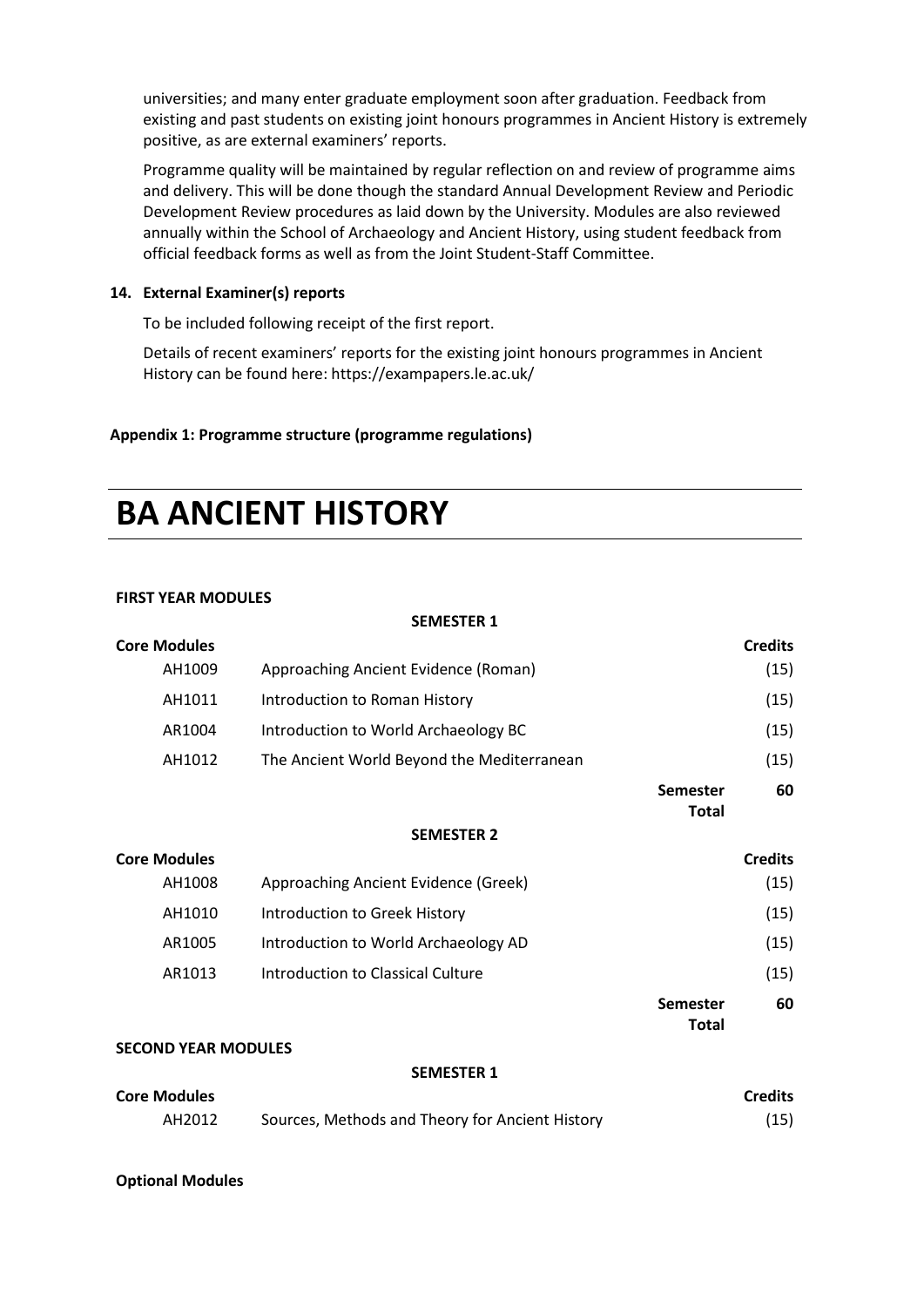|                               | 45 credits of approved Ancient History                            |                                 |                |
|-------------------------------|-------------------------------------------------------------------|---------------------------------|----------------|
|                               | or Archaeology options                                            |                                 | 45             |
| AH2022                        | <b>Classical and Hellenistic Greek States</b>                     |                                 | (15)           |
| AH2023                        | The Roman Principate                                              |                                 | (15)           |
| AH2040                        | The Late Antique World                                            |                                 | (15)           |
| AR2046                        | Archaeology of the Roman Empire                                   |                                 | (15)           |
|                               |                                                                   | <b>Semester</b>                 | 60             |
|                               |                                                                   | <b>Total</b>                    |                |
|                               | <b>SEMESTER 2</b>                                                 |                                 |                |
| <b>Core Modules</b><br>AH2045 |                                                                   |                                 | <b>Credits</b> |
|                               | Source Project                                                    |                                 | (15)           |
| <b>Optional Modules</b>       |                                                                   |                                 |                |
|                               | 45 credits of approved Ancient History or<br>Archaeology options: |                                 | 45             |
| AH2027                        | The Latin World: Ancient, Medieval and Modern                     |                                 | (15)           |
| AH2037                        | The Ancient Near East                                             |                                 | (15)           |
| AH2041                        | Roman Religion                                                    |                                 | (15)           |
| AH2044                        | Greek History in 40 Lives                                         |                                 | (15)           |
| AR2033                        | Celts, Britons & Barbarians: Iron Age Europe in context           |                                 | (15)           |
| AR2036                        | <b>Heritage Skills</b>                                            |                                 | (15)           |
| AR2043                        | The Medieval Mediterranean World                                  |                                 | (15)           |
|                               |                                                                   | <b>Semester</b><br><b>Total</b> | 60             |
| <b>THIRD YEAR MODULES</b>     |                                                                   |                                 |                |
|                               | <b>SEMESTER 1</b>                                                 |                                 |                |
| <b>Core Modules</b>           |                                                                   |                                 | <b>Credits</b> |
| AH3056                        | <b>Dissertation I</b>                                             |                                 | (15)           |
| <b>Optional Modules</b>       |                                                                   |                                 |                |
|                               | 45 credits of approved options in Ancient History and/or          |                                 |                |

|        | 45 credits of approved options in Ancient History and/or<br>Archaeology |      |
|--------|-------------------------------------------------------------------------|------|
| AH3060 | Households and Domesticity in the Roman World                           | (15) |
| AH3079 | Textiles, Dress and Identity in the Roman World                         | (15) |
| AH3082 | <b>Great Greek Monuments</b>                                            | (15) |
| AR3012 | <b>Early Christian Europe</b>                                           | (15) |
| AR3054 | Warfare and Violence in Antiquity                                       | (15) |

|                     |                   | Semester<br><b>Total</b> | 60             |
|---------------------|-------------------|--------------------------|----------------|
|                     | <b>SEMESTER 2</b> |                          |                |
| <b>Core Modules</b> |                   |                          | <b>Credits</b> |

AH3057 Dissertation II (30)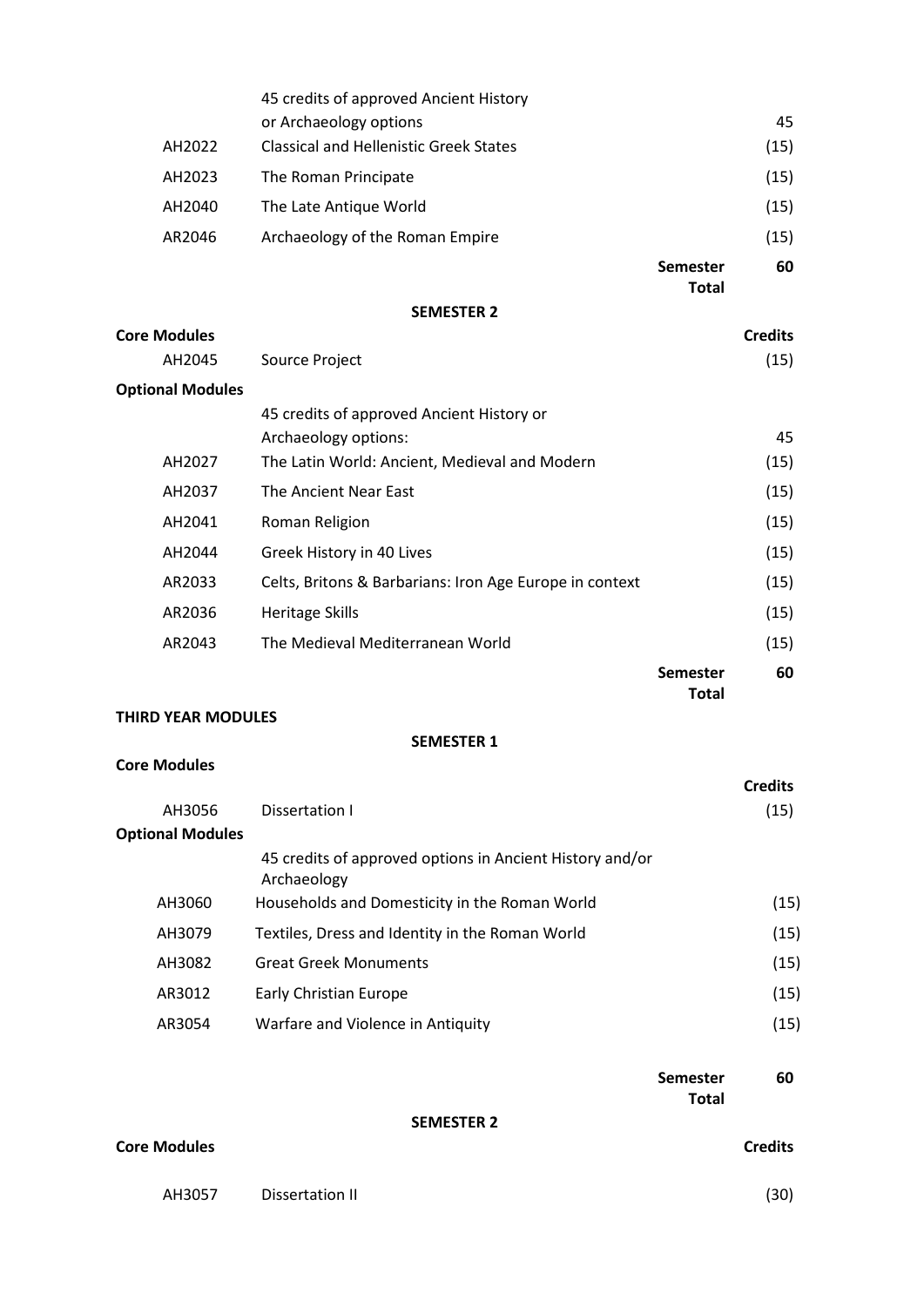### **Optional Modules**

|        | <b>Semester</b><br><b>Total</b>                                         | 60   |
|--------|-------------------------------------------------------------------------|------|
| AR3070 | Archaeology/Ancient History in Education                                | (15) |
| AH3080 | The Roman Labyrinth: Crete Under the Emperors                           | (15) |
| AH3081 | Fall of the Roman Republic                                              | (15) |
| AH3062 | Greek and Roman Art                                                     | (15) |
| AH3015 | Sparta                                                                  | (15) |
|        | 30 credits of approved options in Ancient History and/or<br>Archaeology | 30   |

### **BA ANCIENT HISTORY WITH A YEAR ABROAD**

The above four-year degree is also available. Students may only enter the four-year variant of the relevant three-year programme on the recommendation of the exchange programme coordinators and by transferring at the end of the first year. Transfer is conditional on successful completion of first-year modules. The programme structure is as for first, second and final year modules for the three-year programme (above). The third year is spent abroad at an approved partner institution.

### **FIRST, SECOND AND FOURTH YEAR MODULES**

The regulations for first, second and final year modules are as for the three-year programme (above).

# **THIRD YEAR MODULES**

Year abroad spent in the European Union (Erasmus Programme): in this year students join an approved partner university in the European Union. An equivalent range of courses to 120 Leicester credits is approved and followed and assessed by the host department. This normally includes a language module. The programme is assessed as a Four Year Programme with a year out, with the year abroad treated as the 'year out'. The year out does not count towards the final classification, but a student must pass all modules taken during the year abroad to proceed to the final year of the programme. The second and fourth years are used in determining the degree class, according to the standard scheme for three-year programmes.

Year abroad spent in North America or Australia (Study Abroad Programme): in this year students join the partner university at Calgary (Canada) or Adelaide (Australia); an equivalent range of courses to 120 Leicester credits is approved and followed and assessed by the host department. The programme is assessed as a Four Year Programme with a year out, with the year abroad treated as the 'year out'. The year out does not count towards the final classification, but a student must pass all modules taken during the year abroad to proceed to the final year of the programme. The second and fourth years are used in determining the degree class, according to the standard scheme for three-year programmes.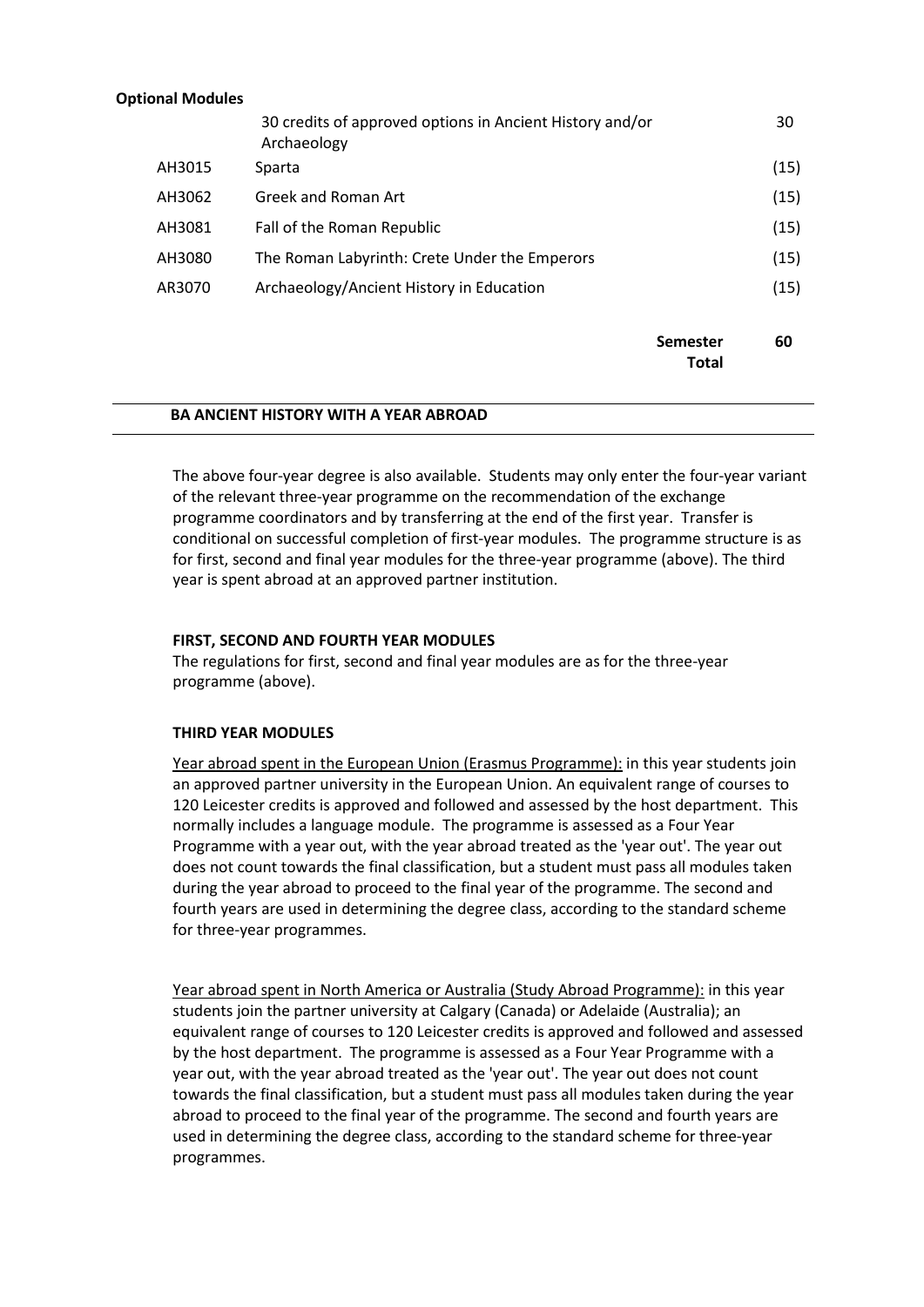# **MINOR IN ANCIENT HISTORY (BA)**

During their degree course, Honours students are normally required to complete a total of **6** weeks of fieldwork (including the Level 1 Fieldschool) to the satisfaction of the School.

# **FIRST YEAR MODULES**

|                            | <b>SEMESTER 1</b>                                            |                |
|----------------------------|--------------------------------------------------------------|----------------|
| <b>Core Modules</b>        |                                                              | <b>Credits</b> |
| AH1011                     | Introduction to Roman History                                | (15)           |
|                            | Semester<br><b>Total</b>                                     | 15             |
|                            | <b>SEMESTER 2</b>                                            |                |
| <b>Core Modules</b>        |                                                              | <b>Credits</b> |
| AH1010                     | Introduction to Greek History                                | (15)           |
|                            | <b>Semester</b><br><b>Total</b>                              | 15             |
| <b>SECOND YEAR MODULES</b> |                                                              |                |
|                            | <b>SEMESTER 1</b>                                            |                |
| <b>Optional Modules</b>    |                                                              | <b>Credits</b> |
|                            | 15 credits of approved second level Ancient History modules: | 15             |
| AH2022                     | <b>Classical and Hellenistic Greek States</b>                | (15)           |
| AH2023                     | The Roman Principate                                         | (15)           |
| AH2040                     | The Late Antique World                                       | (15)           |
|                            | <b>Semester</b><br><b>Total</b>                              | 15             |
|                            | <b>SEMESTER 2</b>                                            |                |
| <b>Optional Modules</b>    |                                                              | <b>Credits</b> |
|                            | 15 credits of approved second level Ancient History modules: | 15             |
| AH2037                     | The Ancient Near East                                        | (15)           |
| AH2041                     | Roman Religion                                               | (15)           |
| AH2044                     | Greek History in 40 Lives                                    | (15)           |
|                            | <b>Semester</b><br><b>Total</b>                              | 15             |
|                            |                                                              |                |

### **THIRD YEAR MODULES**

#### **SEMESTER 1**

### **Optional Modules**

|        | 15 credits of approved options in Ancient History | 15   |
|--------|---------------------------------------------------|------|
| AH3060 | Households and Domesticity in the Roman World     | (15) |
| AH3079 | Textiles, Dress and Identity in the Roman World   | (15) |
| AH3082 | <b>Great Greek Monuments</b>                      | (15) |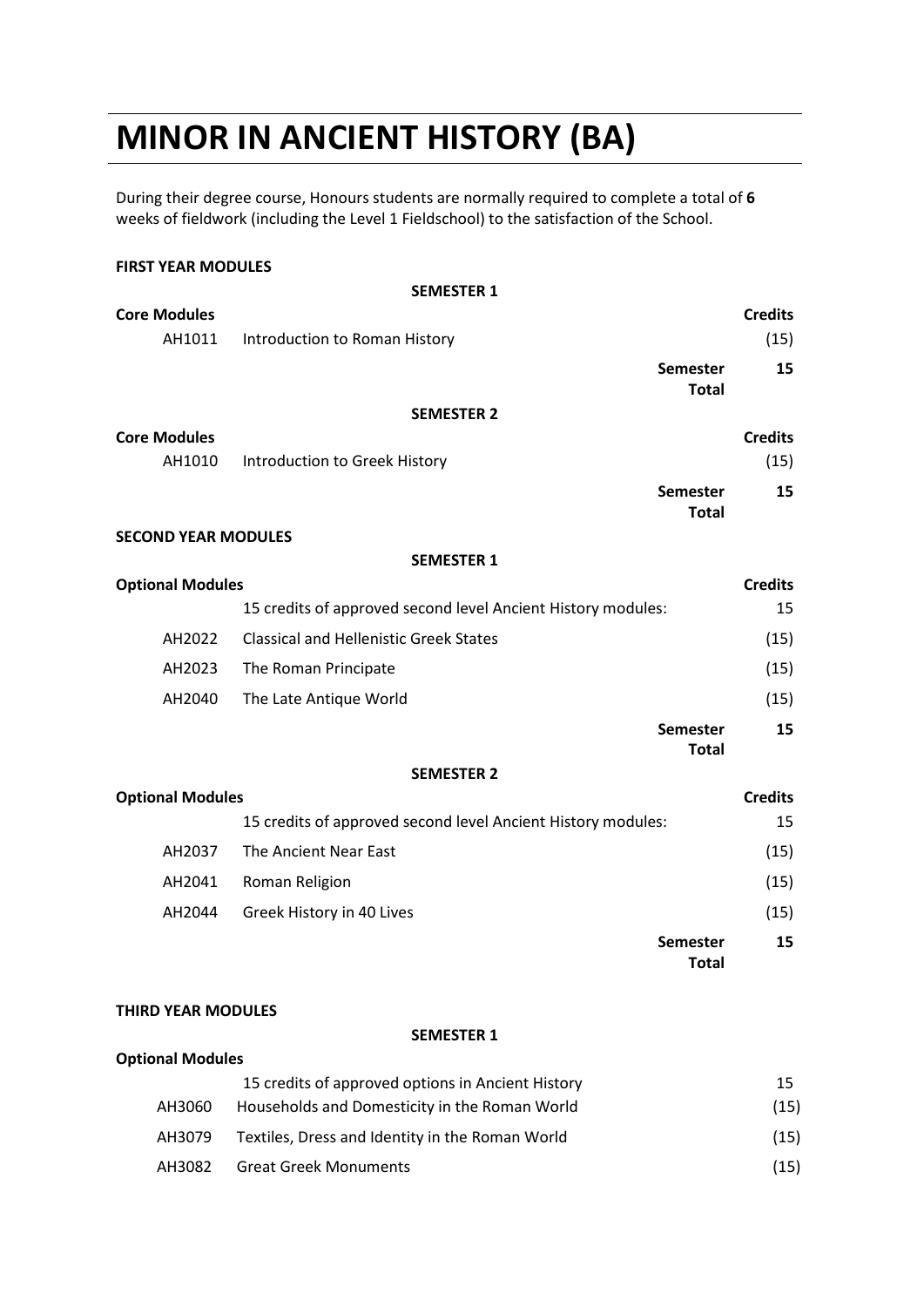|                         |                                                   | Semester<br><b>Total</b>        | 15   |
|-------------------------|---------------------------------------------------|---------------------------------|------|
|                         | <b>SEMESTER 2</b>                                 |                                 |      |
| <b>Optional Modules</b> |                                                   |                                 |      |
|                         | 15 credits of approved options in Ancient History |                                 | 15   |
| AH3080                  | The Roman Labyrinth: Crete Under the Emperors     |                                 | (15) |
| AH3015                  | Sparta                                            |                                 | (15) |
| AH3062                  | Greek and Roman Art                               |                                 | (15) |
| AH3081                  | Fall of the Roman Republic                        |                                 | (15) |
|                         |                                                   | <b>Semester</b><br><b>Total</b> | 15   |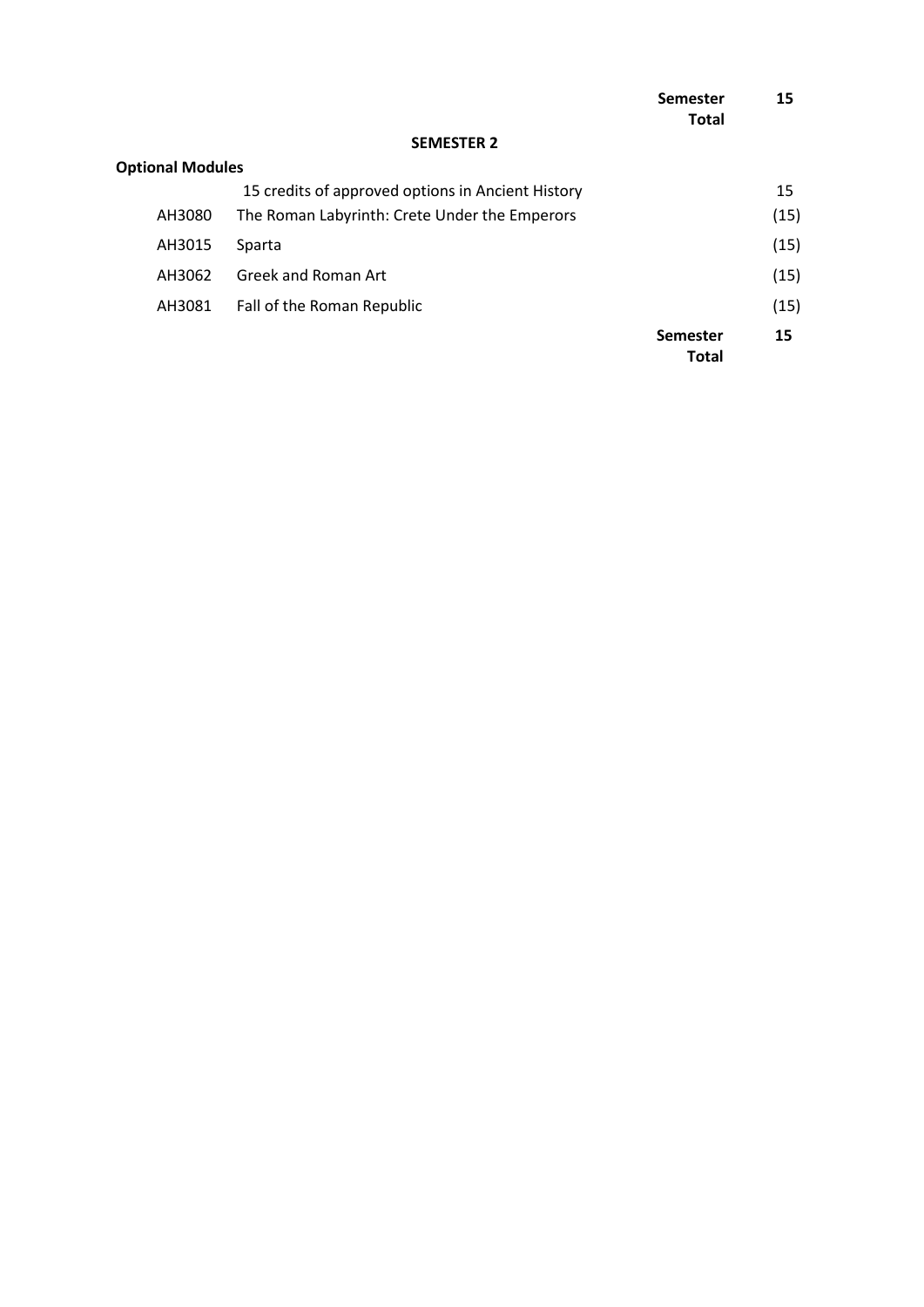### **Appendix 3: Skills matrix**

| Programme specification appendix 3                                                                                                                                                                                                                                                                                                                                              |                                          |                                          |                                      |                                       |                                        |                                        |                           |                           |              |                       |
|---------------------------------------------------------------------------------------------------------------------------------------------------------------------------------------------------------------------------------------------------------------------------------------------------------------------------------------------------------------------------------|------------------------------------------|------------------------------------------|--------------------------------------|---------------------------------------|----------------------------------------|----------------------------------------|---------------------------|---------------------------|--------------|-----------------------|
| <b>Skills matrix: BA Ancient History V112</b>                                                                                                                                                                                                                                                                                                                                   |                                          |                                          |                                      |                                       |                                        |                                        |                           |                           |              |                       |
| Date amended: January 2019                                                                                                                                                                                                                                                                                                                                                      |                                          |                                          |                                      |                                       |                                        |                                        |                           |                           |              |                       |
| Programme learning outcomes                                                                                                                                                                                                                                                                                                                                                     | AH1008/9 App. Anc.<br>Evidence Grk/Latin | to Grk/Rom. History<br>AH1010/1011 Intro | AH1012 Anc. World<br>Beyond the Med. | AH10XX: Intro to<br>Classical Culture | AR1004/1005 World<br>Archaeology BC/AD | Methods and Theory<br>AH 2012 Sources, | AH 20XX Source<br>Project | AH options level 2        | Dissertation | 3<br>AH options level |
| (a) Discipline specific knowledge and<br>competencies                                                                                                                                                                                                                                                                                                                           |                                          |                                          |                                      |                                       |                                        |                                        |                           |                           |              |                       |
| (i) Mastery of an appropriate body of knowledge                                                                                                                                                                                                                                                                                                                                 |                                          |                                          |                                      |                                       |                                        |                                        |                           |                           |              |                       |
| QAA benchmark A1: acquire an understanding of<br>another culture, whether focused on its<br>literature, thought, art and religion, or its history<br>and political and social organisation, or its<br>material culture; demonstrated a critical<br>engagement with it; and developed an informed<br>sense of the similarities and differences between<br>it and our own culture | X                                        | X                                        | X                                    | X                                     | X                                      | X                                      | $\boldsymbol{\mathsf{X}}$ | $\boldsymbol{\mathsf{X}}$ | X            | X                     |
| QAA benchmark A2: a broad knowledge,<br>developed within a coherent framework, of<br>complementary subjects, drawn from such fields<br>as language, literature, linguistics, philosophy,<br>history, art and archaeology, or theme-based<br>topics which cross the boundaries between them<br>(such as religion and gender studies), and<br>periods                             | X                                        |                                          |                                      | X                                     | X                                      | X                                      | X                         | X                         | X            | X                     |
| (ii) Understanding and application of key<br>concepts and techniques                                                                                                                                                                                                                                                                                                            |                                          |                                          |                                      |                                       |                                        |                                        |                           |                           |              |                       |
| QAA benchmark A3: knowledge of and be<br>familiar with an appropriate and diverse range of<br>primary materials, such as literary, philosophical<br>and historical texts, art objects, archaeological                                                                                                                                                                           | X                                        | X                                        | X                                    | x                                     | X                                      | X                                      | x                         | $\boldsymbol{\mathsf{X}}$ | X            | X                     |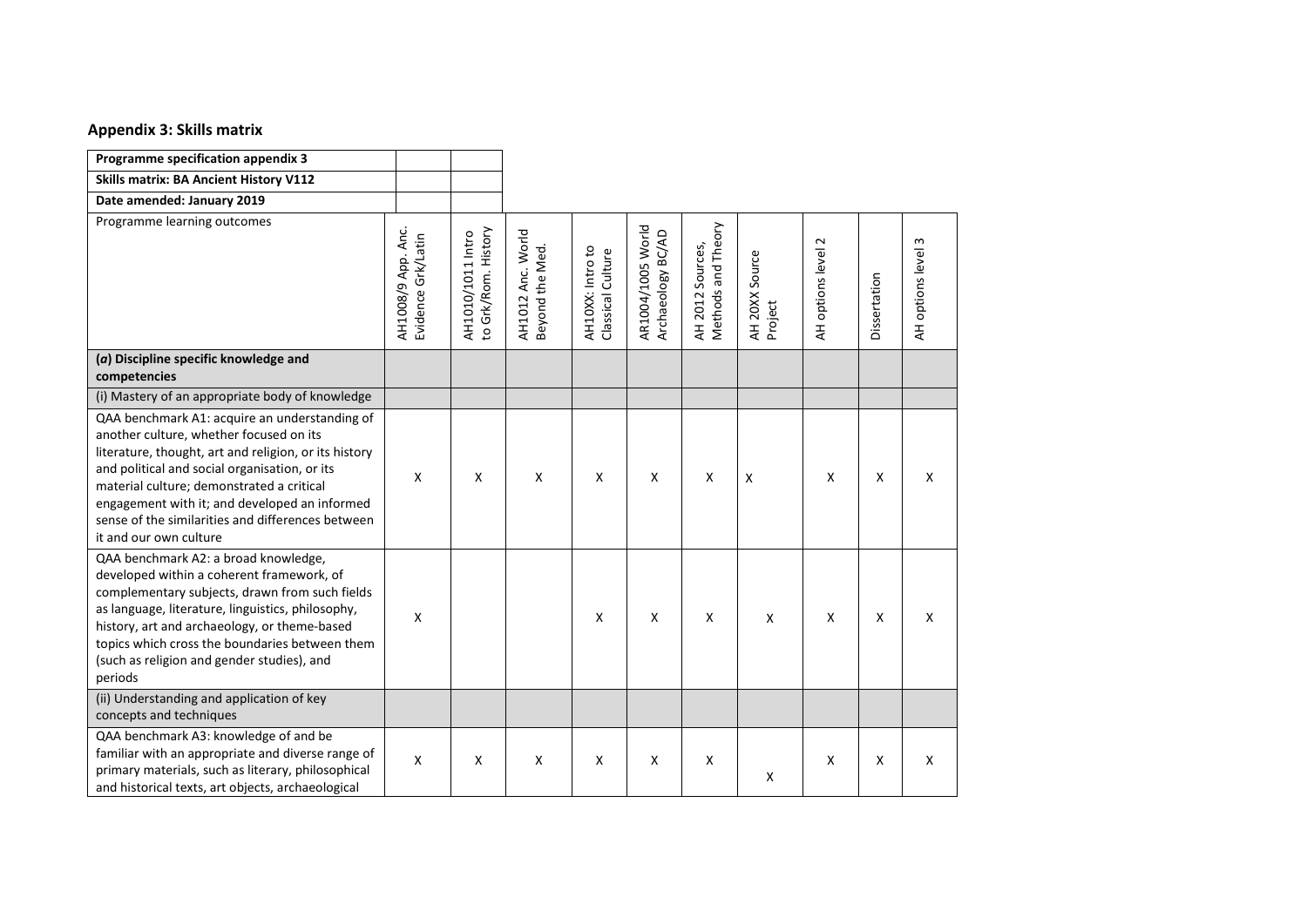| evidence, inscriptions, newspapers, sound<br>recordings and other digital media.                                                                                                                                                                                                                                                                                                                                                                                                                                                                                                                                                                                                            |                    |                    |                    |                |                |              |                |                |              |   |
|---------------------------------------------------------------------------------------------------------------------------------------------------------------------------------------------------------------------------------------------------------------------------------------------------------------------------------------------------------------------------------------------------------------------------------------------------------------------------------------------------------------------------------------------------------------------------------------------------------------------------------------------------------------------------------------------|--------------------|--------------------|--------------------|----------------|----------------|--------------|----------------|----------------|--------------|---|
| QAA benchmark A4: command of a range of<br>techniques and methodologies, including some<br>or all of the following: bibliographical and library<br>research skills, skills in reading and textual<br>analysis, a range of historical methodologies<br>including skills in analysing statements and<br>making use of fragmentary evidence, the<br>capacity to use databases and electronic<br>resources, the visual skills characteristic of art<br>criticism, the use of statistics (for example in<br>archaeology), philosophical argument and<br>analysis, an analytical grasp of language, skills in<br>translation from and/or into Greek (ancient,<br>medieval or modern) and/or Latin | X                  |                    |                    | $\pmb{\times}$ | X              | X            |                | Χ              | $\mathsf{X}$ | X |
| (iii) Critical analysis of key issues                                                                                                                                                                                                                                                                                                                                                                                                                                                                                                                                                                                                                                                       |                    |                    |                    |                |                |              |                |                |              |   |
| QAA benchmark A5: an understanding of a range<br>of viewpoints on problems of interpretation and<br>evaluation, and an ability to adopt a variety of<br>critical approaches to them drawn across the<br>subject area                                                                                                                                                                                                                                                                                                                                                                                                                                                                        | X                  | X                  | X                  | X              | X              | X            | X              | Χ              | X            | X |
| (iv) Clear and concise presentation of material                                                                                                                                                                                                                                                                                                                                                                                                                                                                                                                                                                                                                                             |                    |                    |                    |                |                |              |                |                |              |   |
| QAA benchmark A6: acquired a level of<br>intellectual independence necessary to research<br>classical subjects, to formulate clear arguments<br>based on classical subject matter and to present<br>the results clearly both orally and in writing                                                                                                                                                                                                                                                                                                                                                                                                                                          | Χ                  |                    |                    |                |                | X            | Χ              |                | $\mathsf{X}$ | X |
| (b) Transferable skills                                                                                                                                                                                                                                                                                                                                                                                                                                                                                                                                                                                                                                                                     |                    |                    |                    |                |                |              |                |                |              |   |
| (i) Oral communication                                                                                                                                                                                                                                                                                                                                                                                                                                                                                                                                                                                                                                                                      |                    |                    |                    |                |                |              |                |                |              |   |
| Demonstrate clarity, fluency and coherence in<br>oral expression of key issues                                                                                                                                                                                                                                                                                                                                                                                                                                                                                                                                                                                                              | X                  |                    |                    | X              |                | X            | X              | X              |              | X |
| Participate effectively in group discussions                                                                                                                                                                                                                                                                                                                                                                                                                                                                                                                                                                                                                                                | $\pmb{\mathsf{X}}$ | $\pmb{\mathsf{X}}$ | $\pmb{\mathsf{X}}$ | $\pmb{\times}$ | $\pmb{\times}$ | $\mathsf{X}$ | $\pmb{\chi}$   | $\pmb{\times}$ |              | X |
| (ii) Written communication                                                                                                                                                                                                                                                                                                                                                                                                                                                                                                                                                                                                                                                                  |                    |                    |                    |                |                |              |                |                |              |   |
| Develop and sustain arguments in a variety of<br>literary forms                                                                                                                                                                                                                                                                                                                                                                                                                                                                                                                                                                                                                             | X                  | X                  | X                  | X              | X              | X            | Χ              | X              | X            | X |
| Demonstrate clarity, fluency and coherence in<br>written expression of key issues                                                                                                                                                                                                                                                                                                                                                                                                                                                                                                                                                                                                           | Χ                  | X                  | X                  | x              | X              | X            | $\pmb{\times}$ | X              | Χ            | X |
|                                                                                                                                                                                                                                                                                                                                                                                                                                                                                                                                                                                                                                                                                             |                    |                    |                    |                |                |              |                |                |              |   |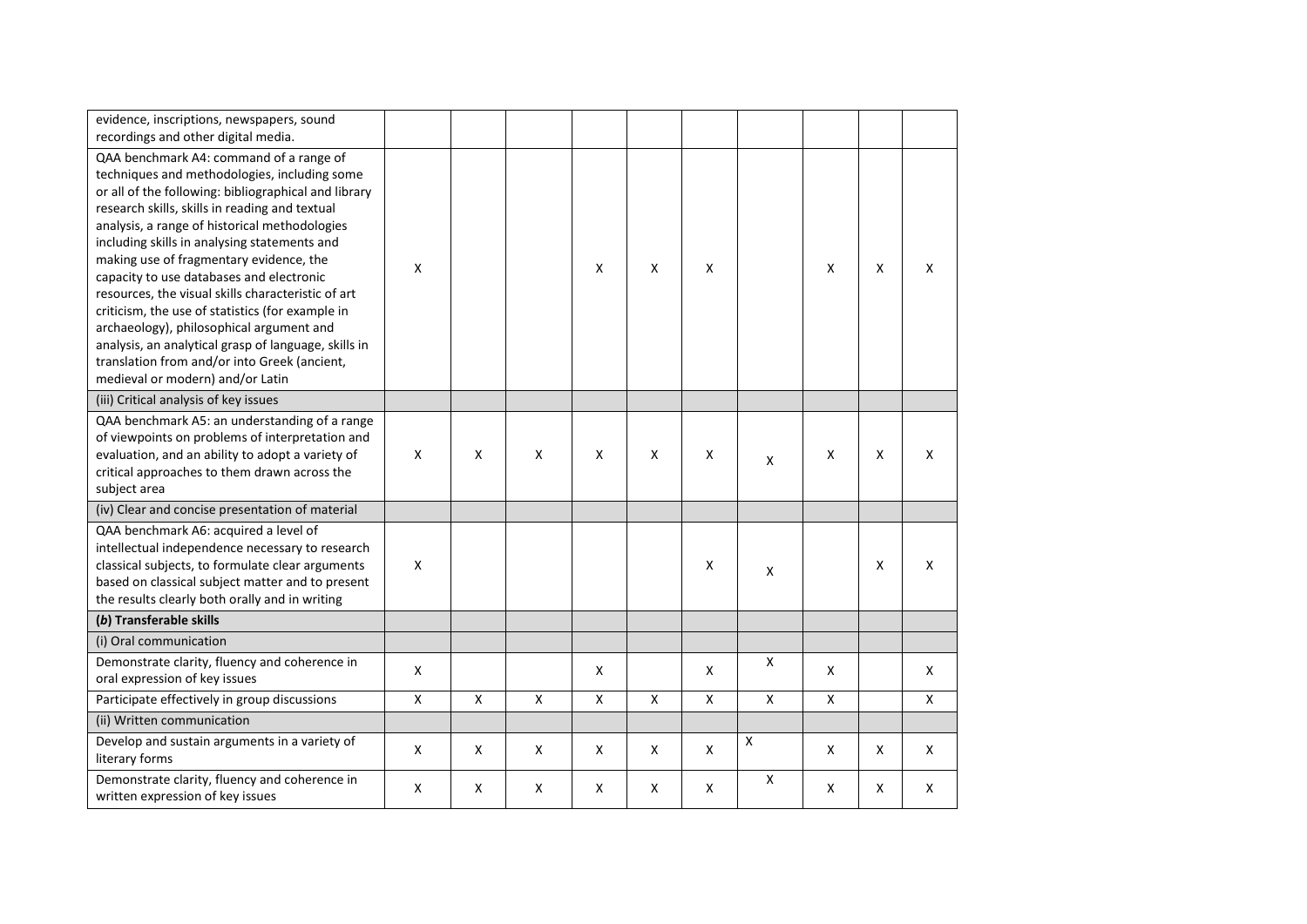| (iii) Information technology                                                                                                                                                                     |                           |   |   |   |   |              |              |   |                           |                           |
|--------------------------------------------------------------------------------------------------------------------------------------------------------------------------------------------------|---------------------------|---|---|---|---|--------------|--------------|---|---------------------------|---------------------------|
| Use IT to effectively support studies, including<br>using IT for bibliographic and archive searches at<br>national and local level, data analysis and<br>written/visual presentation of evidence | X                         | X | X | X | X | $\mathsf{x}$ | X            | X | $\boldsymbol{\mathsf{x}}$ | X                         |
| (iv) Numeracy                                                                                                                                                                                    |                           |   |   |   |   |              |              |   |                           |                           |
| Analyse ancient historical/archaeological data<br>using statistical and graphical techniques                                                                                                     | X                         |   | X | X |   | X            |              | X |                           | X                         |
| (v) Team working                                                                                                                                                                                 |                           |   |   |   |   |              |              |   |                           |                           |
| Be able to work collaboratively jointly to explore<br>a range of issues and arguments and to recognise<br>the value of working closely with others                                               | $\boldsymbol{\mathsf{X}}$ |   | X | X | x | X            | X            | X | X                         |                           |
| (vi) Problem solving                                                                                                                                                                             |                           |   |   |   |   |              |              |   |                           |                           |
| Address problems in depth using contemporary<br>text and material sources and advanced<br>secondary literature                                                                                   |                           |   |   |   |   | X            | $\mathsf{x}$ | X | X                         | X                         |
| (vii) Information handling                                                                                                                                                                       |                           |   |   |   |   |              |              |   |                           |                           |
| Gather and deploy evidence and data to find,<br>retrieve, sort and exchange new information                                                                                                      | $\boldsymbol{\mathsf{X}}$ | X | X | X | X | X            | $\mathsf{X}$ | X | X                         | $\boldsymbol{\mathsf{X}}$ |
| (viii) Skills for lifelong learning                                                                                                                                                              |                           |   |   |   |   |              |              |   |                           |                           |
| Demonstrate intellectual independence through<br>the setting of research tasks and the solving of<br>intellectual problems                                                                       |                           |   |   |   | X | X            | X            |   | X                         | X                         |
| Reflect upon own learning and achievements and<br>plan for personal, education and career<br>development                                                                                         |                           |   |   | Χ |   |              | X            | X | X                         | X                         |